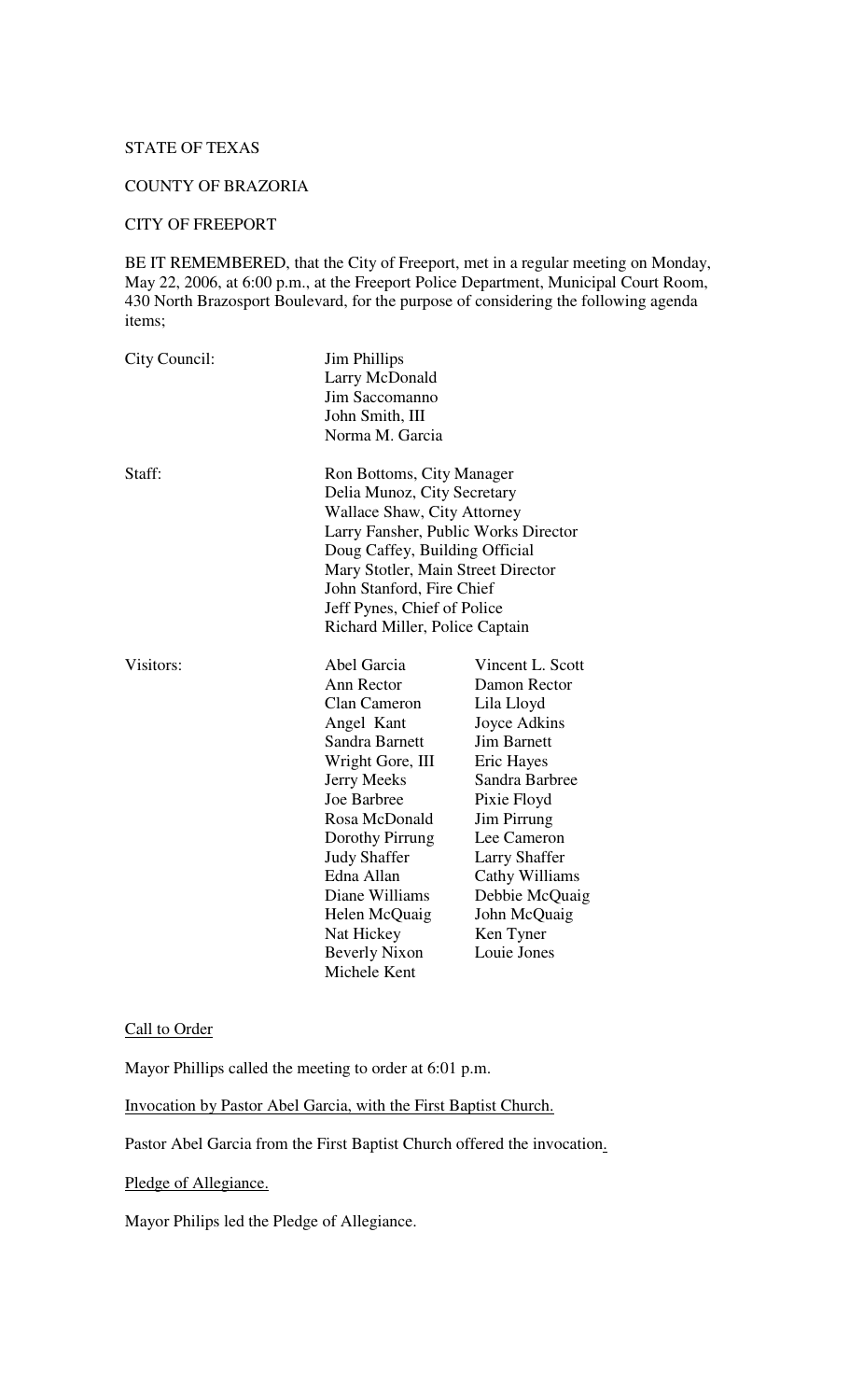Approval of the May l, 2006 City Council Minutes.

On a motion by Councilman McDonald, seconded by Councilman Saccomanno, with all present voting "aye" Council unanimously approved the minutes of May l, 2006.

Attending Citizens and Their Business.

Damon Rector of 1727 W.  $9<sup>th</sup>$  drives an 18 wheeler. He observed three kids run across the street, from the school and he didn't see any crossing guards. Mayor Phillips said the Planners Commission is reviewing this very item, plus other critical issues. .

Skip Pratt of 1027 W. 8<sup>th</sup> Street asked if the City had considered constructing a walkover pass at this area. Mayor Phillips said this request has been requested several times, and the State has denied it every time. He asked if the City had blue prints available on the Marina project. Mayor Phillips answered "no" not at this time, plans could be available in six weeks or six month.

Joyce Adkins of 102 N. Ave. C. re-irated the crossing complaints.

Mr. Wright Gore 4000 Essex Lane, Houston, Texas asked if he would have an opportunity to talk about item18  $& 19$  on the agenda. Mr. Gore asked if these items could wait until Mr. Cameron could be brought up to speed. Mr. Cameron did not get a packet early enough to make decisions.

**Proclamation:** The month of May 2006 as "Child Abuse Prevention Month".

Mayor Phillips proclaimed May 2006 as "Child Abuse Prevention Month" as a request from Brazoria County Child Protective Services.

Consideration of the approval of Ordinance No. 2006-2120 canvassing the returns and declaring the results of the Annual Election.

Mayor Phillips read the returns and declared the results of the annual election.

| Name:                 | <b>Position</b>           | <b>Total Votes</b> |
|-----------------------|---------------------------|--------------------|
| Denise M. Leitch      | Council Position - Ward A | 48                 |
| Clan Allen Cameron    | Council Position - Ward A | 74                 |
| John Smith, III       | Council Position - Ward C | 41                 |
| Phyllis Travis Branch | Council Position - Ward C | 5                  |

On a motion by Councilman McDonald, seconded by Councilman Smith, with all present voting "aye", Council unanimously approved Ordinance No. 2006-2120 canvassing the returns and declaring the results of the Annual Election.

Consideration of the approval of Ordinance No. 2006-2121 canvassing the returns and declaring the results of the Charter Review Election.

Mayor Phillips read the returns and declared the results of the Charter Review Election.

| <b>Amendment No.</b> | For | <b>Against</b> |
|----------------------|-----|----------------|
| Amendment No. One    | 81  | 19             |
| Amendment No. Two    | 88  |                |

On a motion by Councilman McDonald, seconded by Councilman Saccomanno, with all present voting "aye", Council unanimously approved Ordinance No. 2006-2121 canvassing the returns and declaring the results of the Charter Review Election.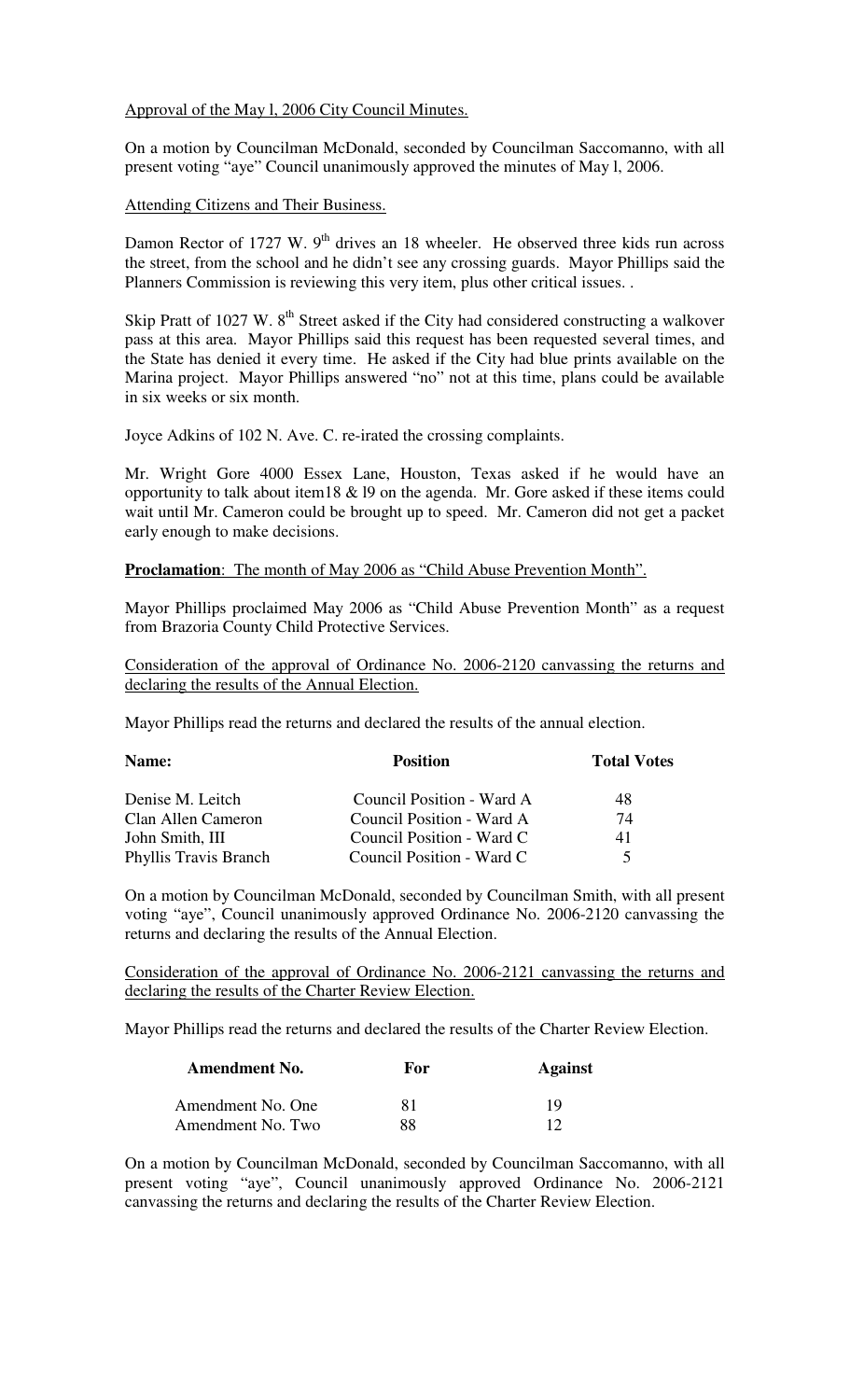## Administer Oath of Office to duly Elected Councilman for Ward A and Ward C.

Mayor Phillips administered the Oath of Office to duly elected Clan A. Cameron for Ward A and John Smith, II for Ward C. The newly elected official took their seats.

### Election of Mayor Pro Tem.

On a motion by Councilman Saccomanno, seconded by Councilwoman Garcia, with all present voting "aye", Council unanimously approved John Smith, III as Mayor Pro Tem.

#### Recognition of Larry McDonald for service as councilman to the City of Freeport.

Mayor Phillips presented a plaque to Larry McDonald for his dedicated service to the City of Freeport as city councilman to the City of Freeport.

Consideration of the approval of a tax abatement application for Tomas and Janie Gallardo, 1631 West 4th, Freeport Townsite.

On a motion by Councilwoman Garcia, seconded by Councilman Smith, with all present voting "aye", Council unanimously approved a tax abatement application for Tomas and Janie Gallardo, 1631 W. 4<sup>th</sup> Street.

Consideration of the approval of Resolution No. 2006-2104 setting the rate to be charged by taxicabs operating within the City.

On a motion by Councilwoman Garcia, seconded by Councilman Cameron, with all present voting "aye", Council unanimously approved Resolution No. 2006-2104 setting the rate to be charged for taxicabs operating within the City.

Consideration of the approval of Resolution No. 2006-2105 authorizing the City of Freeport to participate in the coalition of cities to intervene in the rate case of CenterPoint Energy.

On a motion by Councilman Smith, seconded by Councilman Saccomanno, with all present voting "aye", Council approved Mr. Bottoms' recommendation to approve Resolution No. 2006-2105 authorizing the City of Freeport to participate in the coalition of cities to intervene in the rate case of CenterPoint Energy at no cost to the cities.

Consideration of a request from the Freeport Host Lions Club, to sell alcohol, have a public dance, erect temporary fencing, and have a fireworks display in conjunction with the  $59<sup>th</sup>$  Annual Fishing Fiesta – June  $27$  – July 2, 2006 at the Freeport Municipal Park

On a motion by Councilman McDonald, seconded by Councilman Smith, with all present voting "aye", Council unanimously approved a request from the Freeport Host Lions Club, to sell alcohol, have a public dance, erect temporary fencing, and have a fireworks display in conjunction with the 59th Annual Fishing Fiesta from June 27 – July 2, 2006 at the Freeport Municipal Park.

Consideration of the approval of purchasing .92 acres from the Texas General Land Office located at the Gulf Intracoastal Waterway and FM 1495.

On a motion by Councilman Saccomanno, seconded by Councilman Smith, with all present voting 4 to 1, Council approved Mr. Bottoms' recommendation to purchase 0.92 acres from the Texas General land Office for \$60,000.00 located at the Gulf Intracoastal Waterway and FM 1495. Councilman Cameron opposed, stating the City did not need this expense.

Consideration of the approval of authorizing the City Manger to send a license termination letter regarding the land located at Cherry and West Brazos Blvd.

No action taken on this item.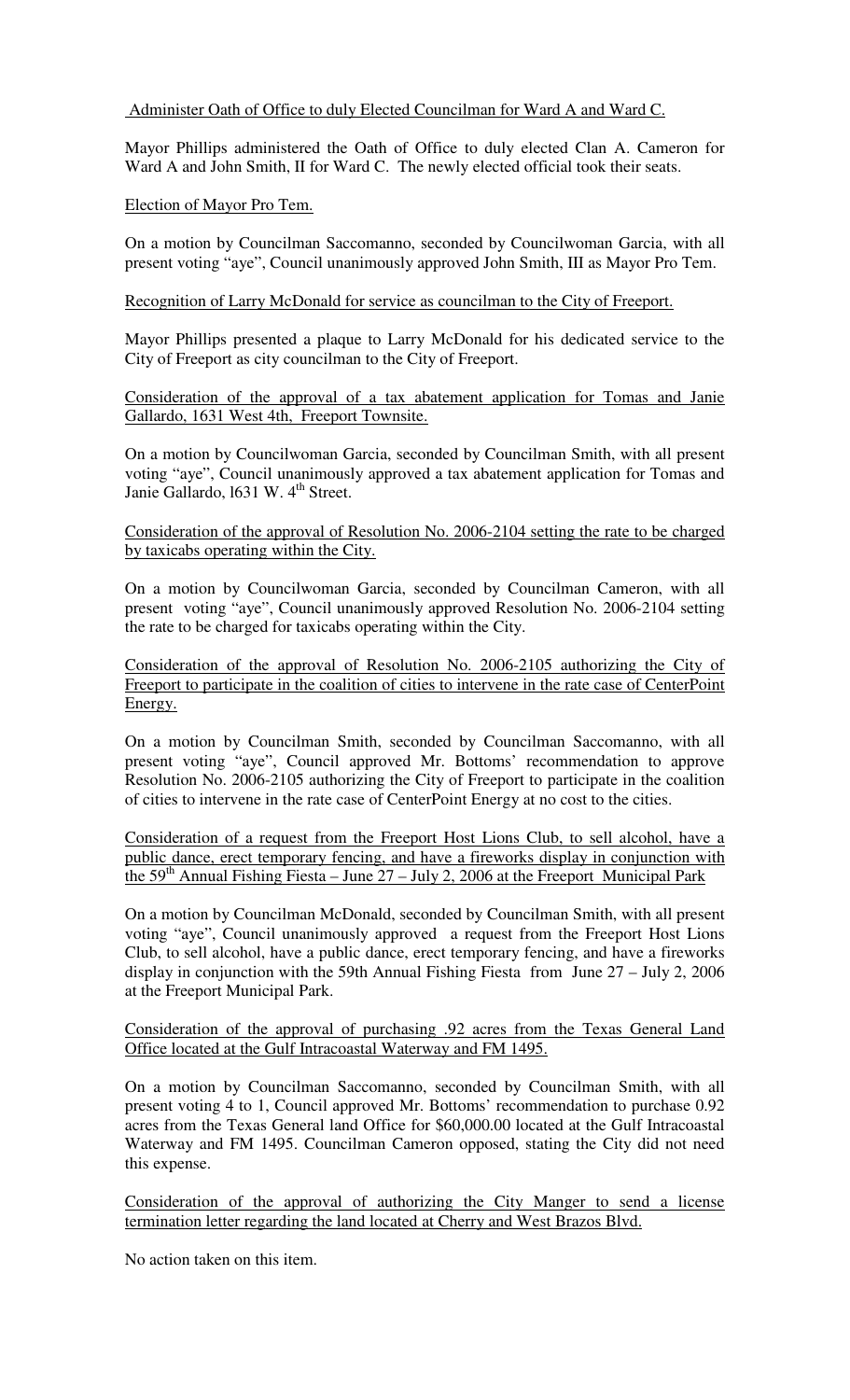Consideration of the approval of Ordinance No. 2006-2122 closing and abandoning West Brazos Blvd Right- of-Way from 2nd to Cherry Street and authorizing the conveyance of that portion within approximately 260 feet East of Cherry street to the Freeport Economic Development Corporation for \$ 67,000 and the remainder to Freeport Waterfront LLP for \$90,000.

This item was reagended to the next subsequent meeting.

Consideration of the approval of amending, and authorizing the Mayor to sign an extension on, the Marina Development Agreement.

This item was reagenda to the next subsequent meeting.

Consideration of the approval of authorizing the Economic Development Corporation to execute the Marina loan document.

This item was reagendaed to the next subsequent meeting.

### Elected Official Report

Councilman Saccomanno attended St. Mary Festival on May 20 – 21, 2006 at RiverPlace at the Freeport Municipal Park.

Mayor Phillips will attend a CDBG meeting on May 23, 2006 , will prioritize the cities requested funds. The SPCA at their request, approved a pay increase of 2.5% for the director.

### **Work Session**

## Administration Report

Chief Pynes introduced four new employees with the Freeport Police Department:

- Heriberto Abrego
- Janet Rathkamp
- Kristi Marcado
- Jackie Bachus

Officer Troi Johnson injured in a car wreck during a pursuit, is expected to return to work soon. The Freeport Police Department is revamping policies and procedures, and is holding budget workshops. He attended a Dare Program graduation.

Larry Fansher continues to receive compliments for the Municipal Park and RiverPlace facility. County will assist in road work in June.

Jerry Meeks moving from Yellowstone to Old River between Ave. G & F. on sewer work. Installed a new tank for odor control at Jane Long Elementary School.

John Stanford preparing for Hurricane season. The 211 program is being introduced. He explained the 211 program is aimed at helping residents with special transportation needs, may register for a ride in advance.

Doug Caffey reported lots of HVAC permits. Freeport Oaks Apartments is up and running. Three structures were demolished.

Mary Stotler working on Summer Times Blues Festival. Lots of emails and bands interested, vendors are being contacted. The sound system for Memorial Park is moving forward.